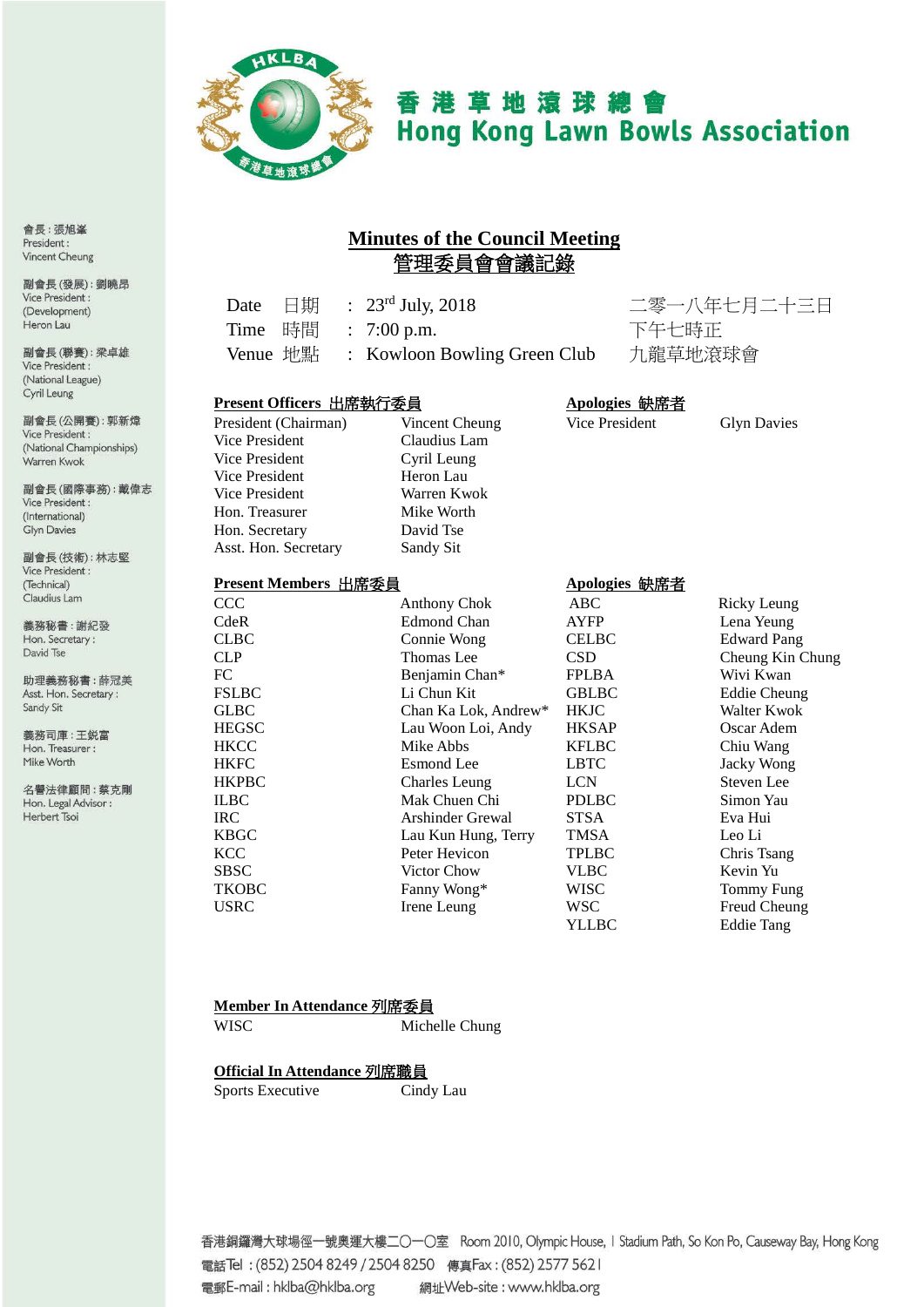#### **1. ACCEPTANCE OF PREVIOUS MINUTES**

1.1 Amendment on 5.2:

"Whilst we had already agreed that only **three** rinks would be used on the first Saturday of each month in Victoria Park and Ap Lei Chau, HKLBA was requested to further discuss on the subject in respect of TKO and SLY."

1.2 The minutes of the council meeting held on 25 June 2018, having been circulated to all members of the Council of Management, were then taken as read, confirmed, and approved.

### **2. MATTERS ARISING**

None.

# **3. CORRESPONDENCE**

- 3.1 13th Asian Lawn Bowls Championship 2018 & 11th Asia U25 Youth Championship 2018 Date: 10-17 October, 2018 Venue: Xinxiang, Henan of China Organizer: Bowls Asia Discipline: Singles, Pairs, Triples and Fours (ALBC) Singles and Mixed Pairs (U25) We had received the condition of play, event schedule and itinerary of the subject competitions, and formal invitation would be sent out by Bowls Asia in due course.
- 3.2 2019 Asia Pacific Championships Date: 15 – 28 June, 2019 Venue: Gold Coast, Australia Organizer: World Bowls Discipline: Singles, Pairs, Triples and Fours HKLBA would send the Hong Kong, China Team to participate in the event
- 3.3 Tiger Bowls World Invitation 2019 Date: 9-10 March, 2019 Venue: Hong Kong, China Organizer: Hong Kong Lawn Bowls Training Centre There being no objection received, the proposal was sanction by the Council.
- 3.4 Craigengower Cricket Club Open Date: 25 March – 14 April 2019 Venue: CCC outdoor greens Organizer: Craigengower Cricket Club There being no objection received, the proposal was sanction by the Council.

#### **4. TREASURER'S REPORT**

4.1 Hon. Treasurer pointed out that some clubs had had outstanding payments for quite a long time, and they should settle them before the next meeting.

### **5. NATIONAL LEAGUE**

5.1 HKSAP failed to book the green for M1171 and was treated as failure to arrive, hence the League panel ruling was to deduct 4 points from HKSAP-A and they should replay the game within 22 days. Two points were deducted from KBGC-E for a registered bowler playing down.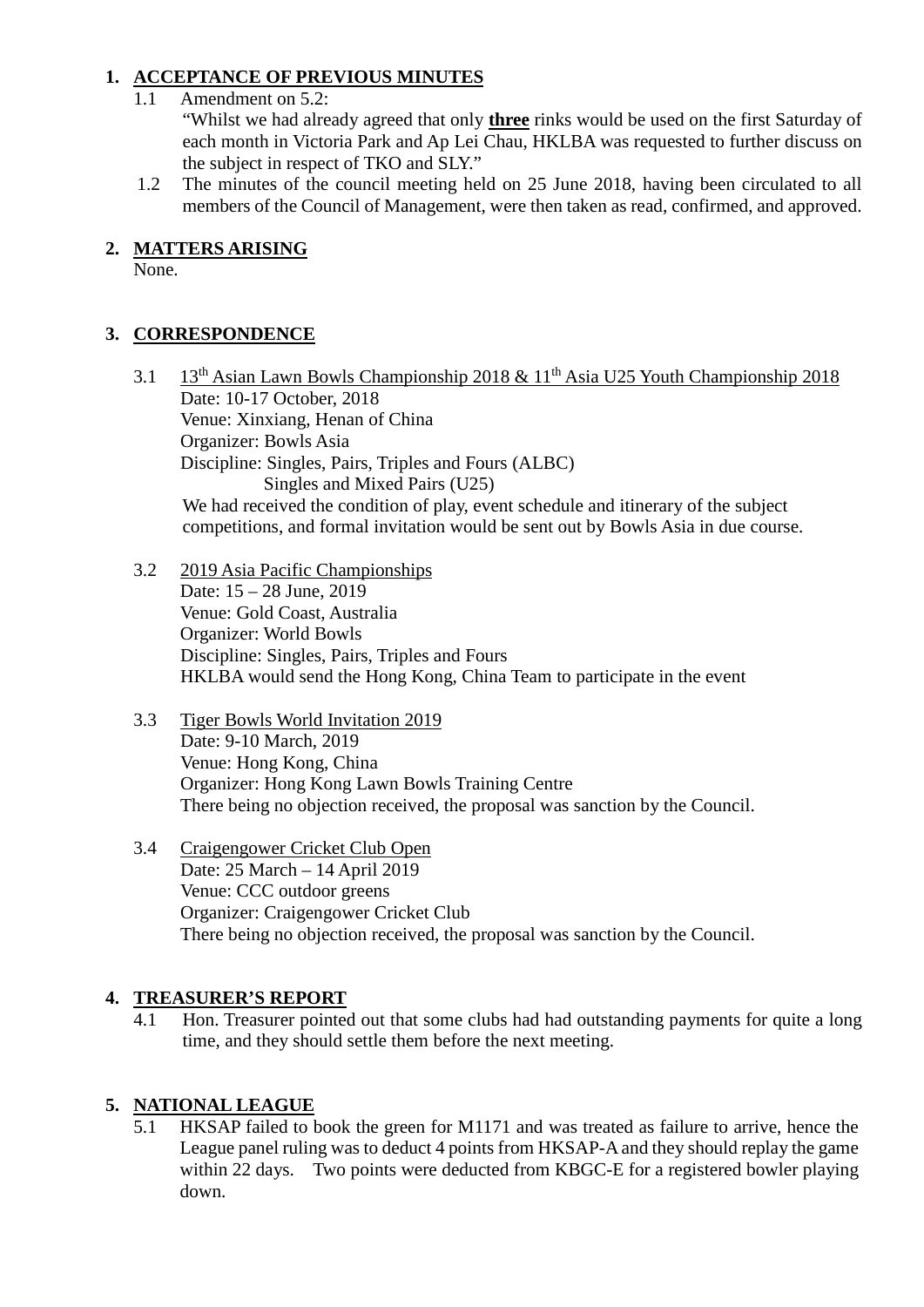#### **6. NATIONAL COMPETITIONS**

- 6.1 2018 National Championship Finals Day Summer The Panel thanked FC for use of their green for practice and on Final Day
- 6.2 Men's and Women's Indoor Singles Championship 2018 The Panel thanked CCC for use of their green for practice, as well as on semi-finals and finals.
- 6.3 Hong Kong International Bowls Classic 2018 Classic Singles Qualifying 2018 The fixture was issued on 11 July, 2018. The Panel thanked CCC, CdeR, HKCC, HKFC and KCC for providing rinks and necessary support.
- 6.4 National Championship Finals Day 2018 Winter Invitation email was issued on 9 July, 2018.

#### **7. DEVELOPMENT**

- 7.1 A total of 13 persons (1 team manager, 2 coaches, 6 boys and 4 girls) would be sent to Glasgow, Scotland for training between  $10^{th}$  and  $19^{th}$  August, 2018. The team manager would be Mr. Walter Kwok.
- 7.2 The Under-25 Age Group Lawn Bowls Championships 2018 was successfully held at Yuen Chau Kok Sports Center on 22 July, 2018.
- 7.3 HKLBA did not receive any comment or objection on extending the age of HKYDT players to 29 and on the New Youth Training Scheme. We would amend the bye-law accordingly.

#### **8. TECHNICAL**

8.1 Six out of 11 passed through the final umpire examination. Final results would be announced in the next meeting.

#### **9. INTERNATIONAL COMPETITIONS** None.

#### **10. DISCIPLINARY PANEL**

None.

#### **11. HONG KONG INTERNATIONAL BOWLS CLASSIC & CLASSIC CARNIVAL 2018**

11.1 All invitations had been sent out with positive responses. All Classic Men sides were filled up, but there were two vacancies on the Women sides after CLBC and IRC had withdrawn. The subject would be further discussed in the following Classic Meeting. We might offer the vacancies to a sponsor team or HKYDT. For the Classic Carnival, a total of 20 teams would be looked for, with 10 in each of the two groups.

#### **12. ANY OTHER BUSINESS**

12.1 Improvement plans for training, coaching, managing and selection of the Hong Kong Squad had been sent out. The Plan would be a six years programme, taking effect after the next